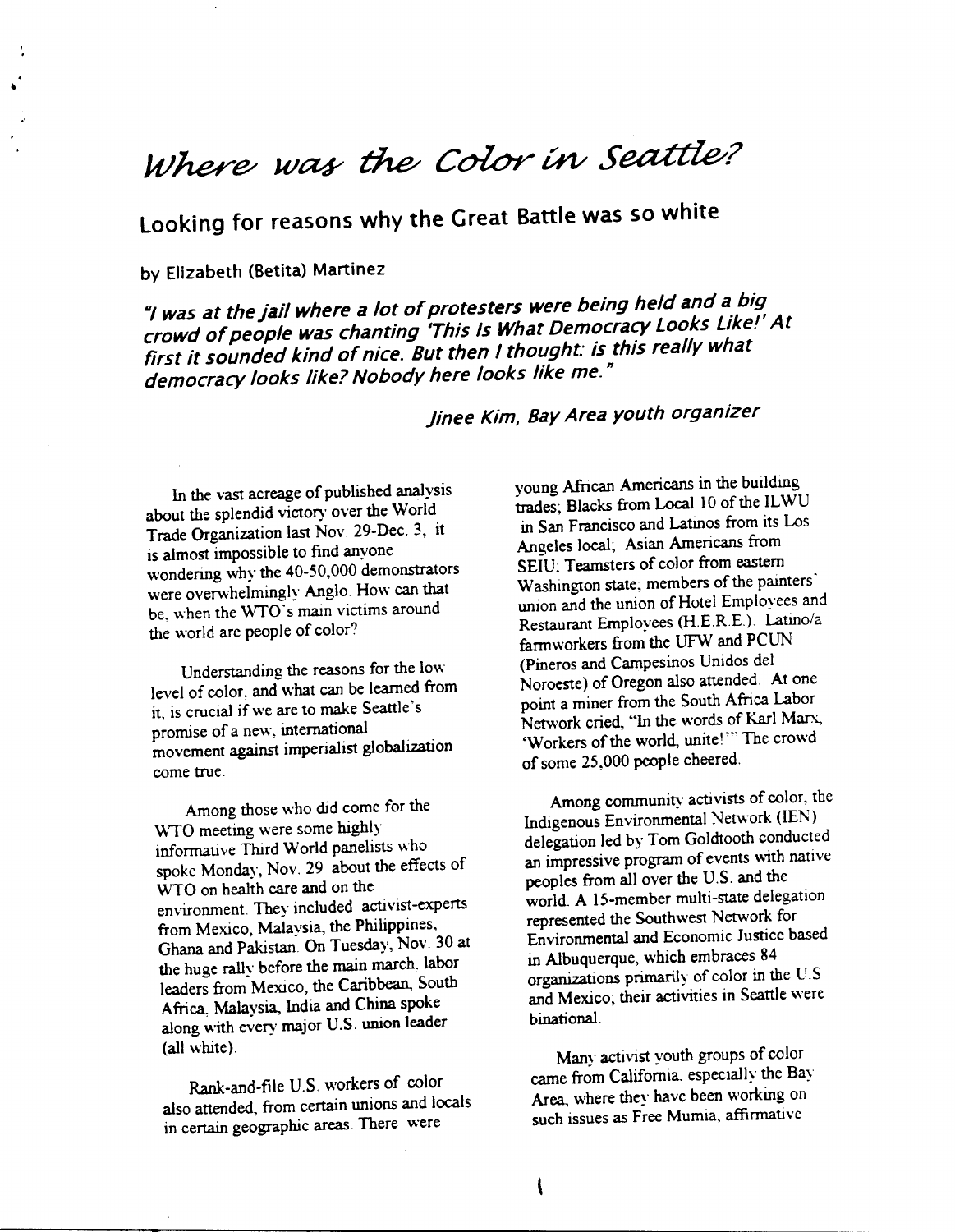participated actively included the Filipino Tuesday despite being the only one denied a PERMIT THE PREDOMINANTLY WHITE DIRECT CLOSED down the WTO on Nov. 30. Action Network (DAN), a huge coalition, brought thousands to the protest. But Jia The problem of unfamiliarity with the Ching Chen of the Bay Area's Third Eye WTO was aggravated by the fact that Black color involved in DAN's central planning.

organized a Latino contingent in the labor<br>march and local university groups including<br>white families owned computers but only march and local university groups including MEChA (Movimiento Estudiantil Chicano 19% of black and Latino families. In that<br>de Aztlan) hooked un with visiting activists same income range, only 9% of African de Aztlan) hooked up with visiting activists same income range, only 9% of African<br>of color. Black activists who have been **American and Latino homes had Internet** of color. Black activists who have been Fighting for an African American Heritage access compared to 27% of white families.<br>Museum and Cultural Center in Seattle were So information about WTO and all the plan there. Hop Hopkins, an AIDS activist in Seattle, also black, made constant personal color. efforts to draw in people of color.

the U.S. remained around 5% of the total. In U.S. communities of color. "Activists of personal interviews activists from the Bay personal interviews, activists from the Bay Area and the Southwest gave me several said Rashidi "Also, when we returned reasons for this. Some mentioned concern people told me of being worried that family about the likelihood of brutal police<br>
and peers would say they were neglecting<br>
consection. Other obstacles: lack of funds for their own communities, if they went to repression. Other obstacles: lack of funds for<br>the trip, inability to be absent from work during the week, and problems in finding child care. A child care of the contract of the contract of the contract of the contract of the contract of the contract of the contract of the contract of the contract of the contract of the contract of the contract of th

Yet several experienced activists of Color in the Bay Area who had even been<br>
afford full scholarships chose not to go. A came the assumption that the protest would offered full scholarships chose not to go. A came the assumption that the protest v<br>major reason for their not participating and be overwhelmingly white—as it was. major reason for their not participating, and<br>the reason given by many others, was lack Coumba Toure, a Bay Area activist the reason given by many others, was lack<br>originally from Mali. West Africa, said she<br>originally from Mali. West Africa, said she of knowledge about the WTO. As one originally from Mali, west Africa, said she<br>Filipine axid "I didn't see the political had first thought, "the whites will take care Filipina said, "I didn't see the political had first thought, "the whites will take care first thought of the WTO, I don't need to go." Others significance of it—how the protest would be of the WTO, I don't need to go." Oth ortiginnerialist We didn't know anything were more openly apprehensive. For anti-imperialist. We didn't know anything were more openly apprehensive. For<br>should be NTO werent that lots of people example. Carlos ("Los" for short) Windham about the WTO except that lots of people were going to the meeting." of Company of Prophets told me, "I think

informed, and did participate, was the hip-

action, ethnic studies, and rightwing laws hop group Company of Prophets. According LINCH, CHILIC, CHILIC, CHILIC, CHILIC, CHILIC, CHILIC, CHILIC, CHILIC, CHILIC, CHILICAN AMERICAN American member Rashidi Omani Initiative. Seattle-based forces of color that of Oakland, this happened as a result of their<br>narticipated actively included the Filipino attending teach-ins by predominantly white Community Center and the international groups like Art and Revolution. Company of People's Assembly, which led a march on Prophets, rapping from a big white van, was<br>Tuesday despite being the only one denied a in the front ranks of the 6 a.m. march that

Movement was the only young person of and Latino communities across the U.S. lack<br>color involved in DAN's central planning linternet access compared to many white communities. A July 1999 federal survey Seattle's 27-year old Centro de la Raza showed that among Americans earning So information about WTO and all the plans<br>for Seattle did not reach many people of

Limited knowledge meant a failure to Still, the overall turnout of color from see how the WTO affects the daily lives of Seattle. 'They would be asked, 'Why are<br>vou going? You should stay here and help

even Bay Area activists of color who One of the few groups that did feel understood the linkage didn't want to go to a<br>structure was the hin-<br>protest dominated by 50,000 white hippies."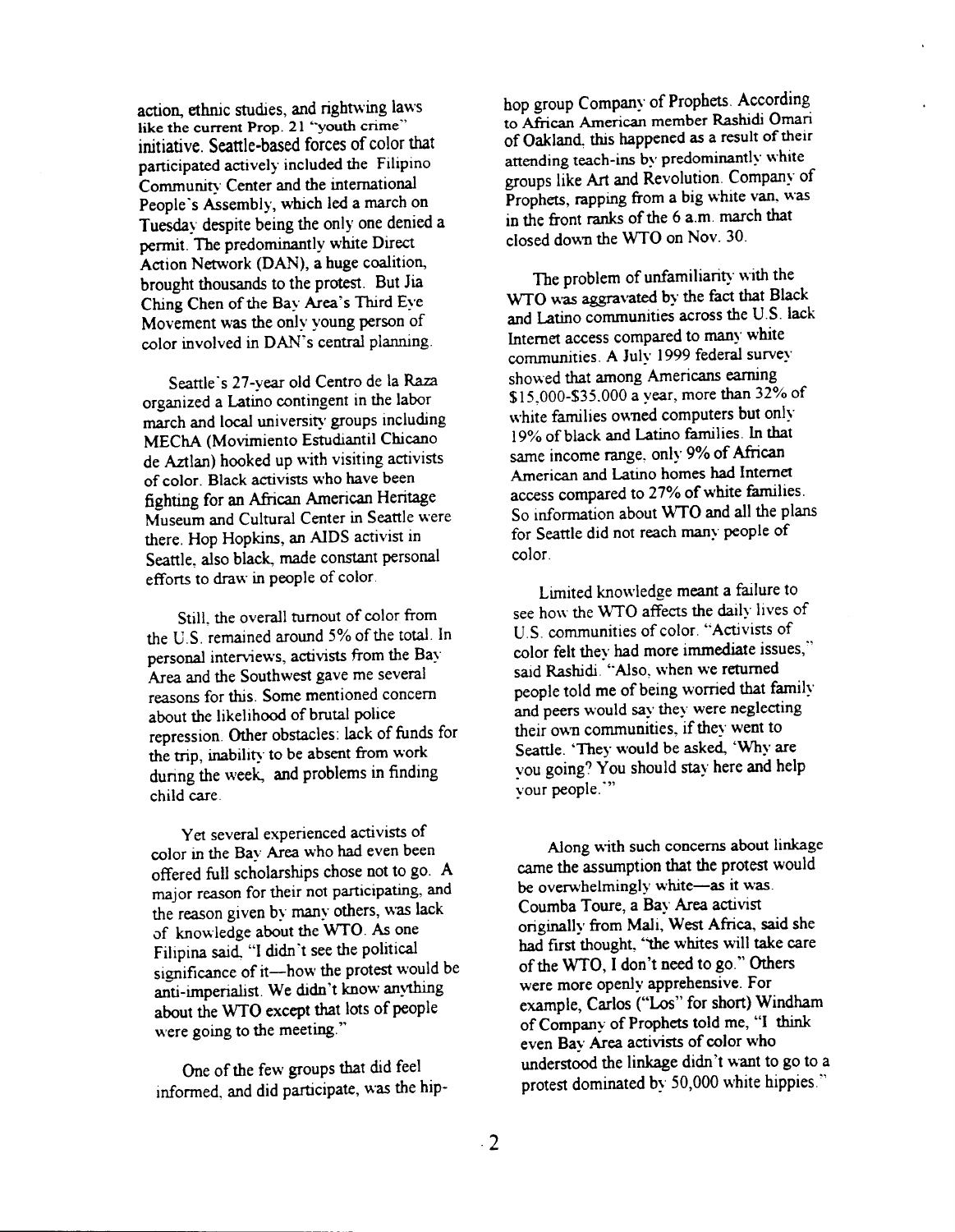Protest to be white-dominated. Roberto of white protesters in general, Richard Maestas, director of Seattle's Centro de la Moore, coordinator of the Southwest<br>Raza told me that in the massive local press Network for Enviro Raza, told me that in the massive local press Network for Environmental and Economic<br>coverage before the WTO meeting, not a lustice, told me "the white activists were coverage before the WTO meeting, not a single person of color appeared as a very disciplined." "We sat down with spokesperson for the opposition. "Day after whites, we didn't take the attitude that 'we day you saw only white faces in the news can't work with white folks," concluded day, you saw only white faces in the news can't work with white folks, concluded<br>The nublicity was a real deterrent to people Rashidi. "It was a liberating experience." The publicity was a real deterrent to people of color. I think some of the unions or church groups should have had<br>
Few predominantly white groups in the<br>
representatives of color to encourage others<br>
Bav Area made a serious effort to get people representatives of color to encourage others to come." of color to Seattle. Juliette Beck of Global

Ł

Bay Area organizations talked about the countries to come. But for U.S. people of "culture shock" they experienced when they color, the main organizations that made a "culture shock" they experienced when they first visited the "Convergence," the protest serious effort to do so were Just Act (Youth<br>center set un by the Direct Action Network. ACTion for Global JUSTice), formerly the center set up by the Direct Action Network. Said one, "When we walked in, the room Overseas Development Network, and Art<br>was filled with young whites calling and Revolution, which mostly helped artists. was filled with young whites calling themselves anarchists. There was a pungent Many activists of color have mentioned Alli smell, many had not showered. We just<br>
couldn't relate to the scene so our whole<br>
only helped people come but for the big couldn't relate to the scene so our whole group left right away." "Another told me, march in Seattle she obtained a van with a<br>"They sounded dogmatic and paranoid." "I sound system that was used by musicians "They sounded dogmatic and paranoid." "I just freaked and left." said another."It wasn't and rappers. just race, it was also culture, although race Was key." **In Just Act, Coumba Toure and two** 

of STORM (Standing Together to Organize of color were enabled to go thanks to special or Special To Special To Special To Special To Special To Go thanks to special to go thanks to special to go thanks to special and white a Revolutionary Movement) in the Bay Area, "We should have stayed. We didn't homes in Seattle so their hotel money could<br>see that we had a lot to learn from them. be used instead on plane tickets for people See that we had a lot to learn from them.<br>And they had a lot of materials for making of color. Reflecting on the whole issue of And they had a lot of materials for making of color Reflecting on the whole issue of hanners signs numers "Rashidi recalled. working with whites, Coumba talked not "Later I went back and talked to people, and they were discussing tactics, very smart.<br>Those folks were really ready for action. It became available. Those folks were really ready for action. It was limiting for people of color to let that One experience affect their whole picture of One of the problems Coumba said she<br>white activists "lines Kim a Korean-<br>encountered in doing this was "a legacy of white activists." Jinee Kim, a Korean-<br>A merican with Third Eve Movement in the distrust of middle-class white activists that American with Third Eye Movement in the distrust of middle-class white activists that<br>Bay Area, also thought it was a mistake has emerged from experiences of 'being Bay Area, also thought it was a mistake.<br>We realized we didn't know how to do a used.' Or not having our issues taken "We realized we didn't know how to do a used.' Or not having our issues taken<br>blockade. We had no gas masks. They made seriously. Involving people of color must be blockade. We had no gas masks. They made seriously. Involving people of color must<br>sure everybody had food and water they done in a way that gives them real space. sure everybody had food and water, they done in a way that gives them real space is now done in a way that gives them real space took care of people. We could have learned from them."<br>
From them." The matrix of the subset of the subset of the subset of the subset of the subset of the subset of the subset of the subset of the subset of the subset of the subset of the subset of the subset of t

People of color had reason to expect the<br>
test to be white-dominated. Roberto<br>
of white protesters in general, Richard

Exchange worked hard with others to help Four protesters of color from different people from developing (Third World)

other members of color--Raj Javadev and Malachi Larabee--pushed hard for support In retrospect, observed Van Jones from the group. As a result, about 40 people<br>RM (Standing Together to Organize of color were enabled to go thanks to special banners, signs, puppets." Rashidi recalled, working with whites, Coumba talked not<br>"Later Lyjent back and talked to neonle, and only about pushing Just Act but also pushing

3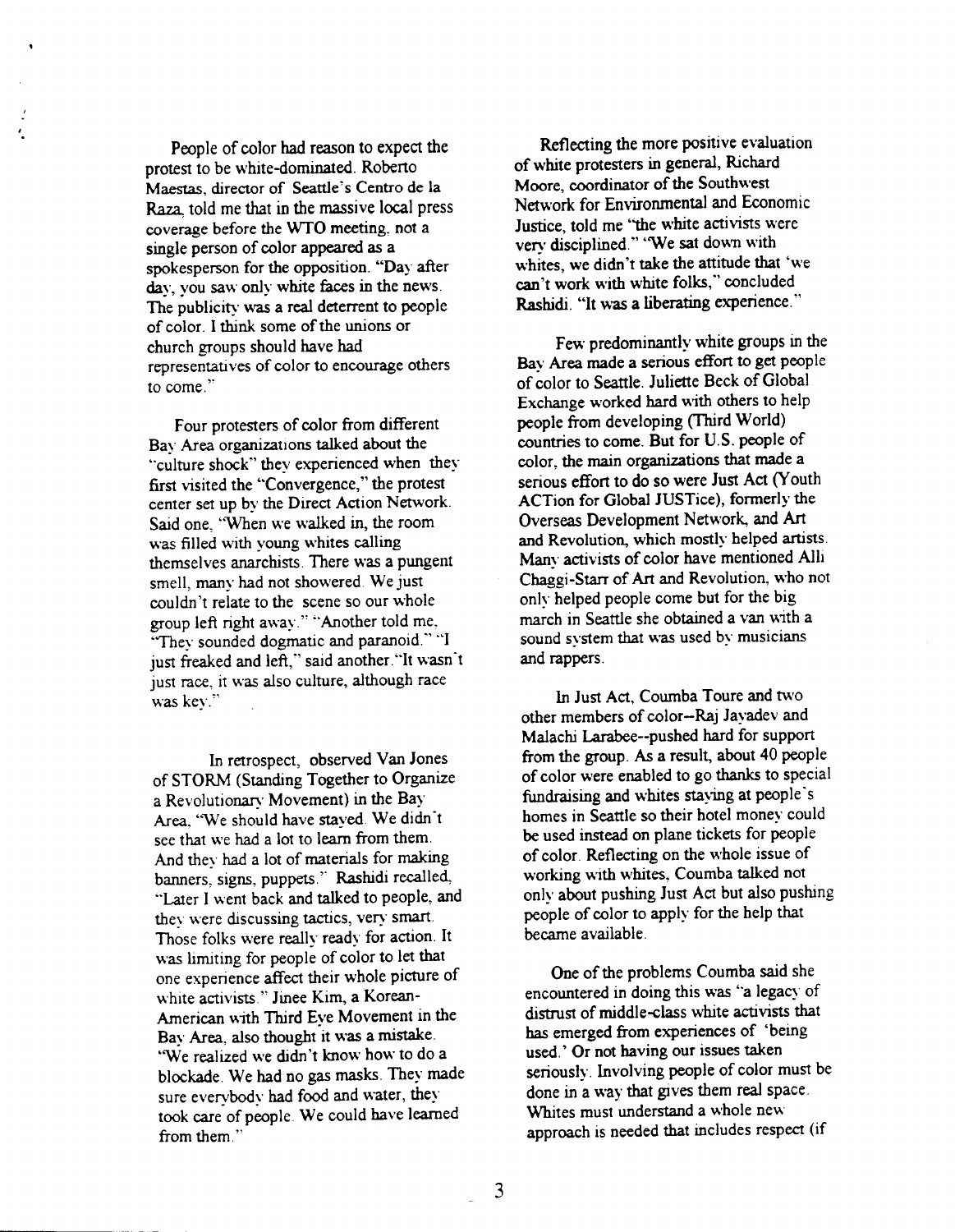more, it creates a barrier). Also, you cannot approach people simply in terms of lot of strong bonds in my small community<br>numbers like 'let's give 2 scholarships of co-workers and friends." numbers, like 'let's give 2 scholarships.' People of color must be central to the project."

The week of protest, in a jail holding-cell, he like the power of the people (Say wha?),<br>was one of only two people of color among 'Cause the power of the people don't stop many Anglos. He tried to discuss with some of them the need to involve more activists of color and the importance of white support in There must be effective follow-up and this "Some would say, 'We want to There must be effective follow-up and diversify, but didn't understand the<br>diversify, but didn't understand the increased communication between people of<br>dimension of this "In other words, they color across the nation: grassroots dynamics of this." In other words, they didn't understand the kinds of problems described by Coumba Toure. "Other educators. We need to build on the contacts described by Coumba Toure. "Other people started to recognize why people of could form working alliances stracture. color could view the process of developing working relations with whites as oppressive."

Unfortunately the heritage of distrust was intensified by some of the AFL-CIO leadership of labor on the Nov. 30 march.<br>They shoes to take a different route through ever, we need to work on our ignorance They chose to take a different route through ever, we need to work on our ignorance<br>dountour rather than marching with others about global issues with study groups, youth downtown rather than marching with others<br>to the Convention Center and helping to TO THE CONVENTION CENTER AND HELPING TO THE CONVERSIONS, CONFERENCES. We need to draw<br>block the WTO. Also, on the march to specific links between WTO and our close Block the WTO. Also, on the march to<br>downtown they reportedly had a conflict to-home struggles in communities of color. DOWNTOWN they reportedly had a conflict downtown they reportedly had a conflict with the Third World People's Assembly as has been emphasized by Raj Jayadev and contingent when they rudely told the people<br>
Seader: Localizing the Effects of the Global<br>
chalors to move aside so they could be in of color to move aside so they could be in  $T_{\text{total}}$  as the result of the lead.<br> $E_{\text{conormy}}$ , 1999, which they edited.

color went to Seattle, all those with whom I poor people in Third World countries we<br>experience extraordinary siven during the protest. For example, a spoke found the experience extraordinary.<br>The case of hairs abanged forever "I saw Pakistani told one panel how, for years, They spoke of being changed forever. "I saw Pakistani told one panel how, for years,<br>South Africans grew medicinal herbs to treat the future." "I saw the possibility of people working together." They called the giant MOTATING TO SHOT IT IN THE ARMIT SHOT IN THE ARMIT SHOT IN THIS WAS "unfair" competition with<br>here feeling steerant "Being there was an abarmaceutical companies seeking to sell been feeling stagnant. "Being there was an pharmaceutical companies seeking to sell<br>interesting Theories of Theories of Their expensive AIDS medications. "People incredible awakening." Naomi, a Filipina their expensive AIDS medications. "People<br>are dving because they cannot afford those dancer and musician, recalled how "at first a are dying because they cannot afford those<br>lot of my group were tired grumpy, wanting products," he said. A Filipino reported on Lot of my group were tired, grumpy, wanting products," he said. A Filipino reported on products he said. A Filipino reported on to go home. That really changed. One of the indigenous tarmers being competied to use<br>exists with us who never considered herself fertilizers containing poisonous chemicals in artists with us, who never considered herself

you go to people of color thinking you know a political activist, now wants to get<br>more it creates a harrier). Also, you cannot involved back in Oakland. Seattle created a

They seem to feel  $\frac{1}{2}$  by had seen why, as the chant popularized Jia Ching Chen recalled that once during<br>the week of protest, in a jail holding-cell, he like the power of the people (Say wha?), 'Cause the power of the people don't stop!"

 $\bullet$ 

 $\bullet$ 

organizers, activists, cultural workers, and personal conversations were more<br>productive," he said, "and some white exponential made (or that need to be made) from Seattle.<br>Even within the Bay Area, activists who Even within the Bay Area, activists who could form working alliances still do not

> With mass protests planned for April 16-17 in Washington, D.C. at the meeting of the World Bank and the International Monetary Fund (IMF), the opportunity to build on the WTO victory shines brightly. More than as has been emphasized by Raj Jayadev and<br>Lisa Juachon in the The Silicon Valley

Yet if only a small number of people of Many examples of how WTO has hurt<br>les wont to Senttle, all those with whom I poor people in Third World countries were AIDS at very little cost. The WTO ruled that